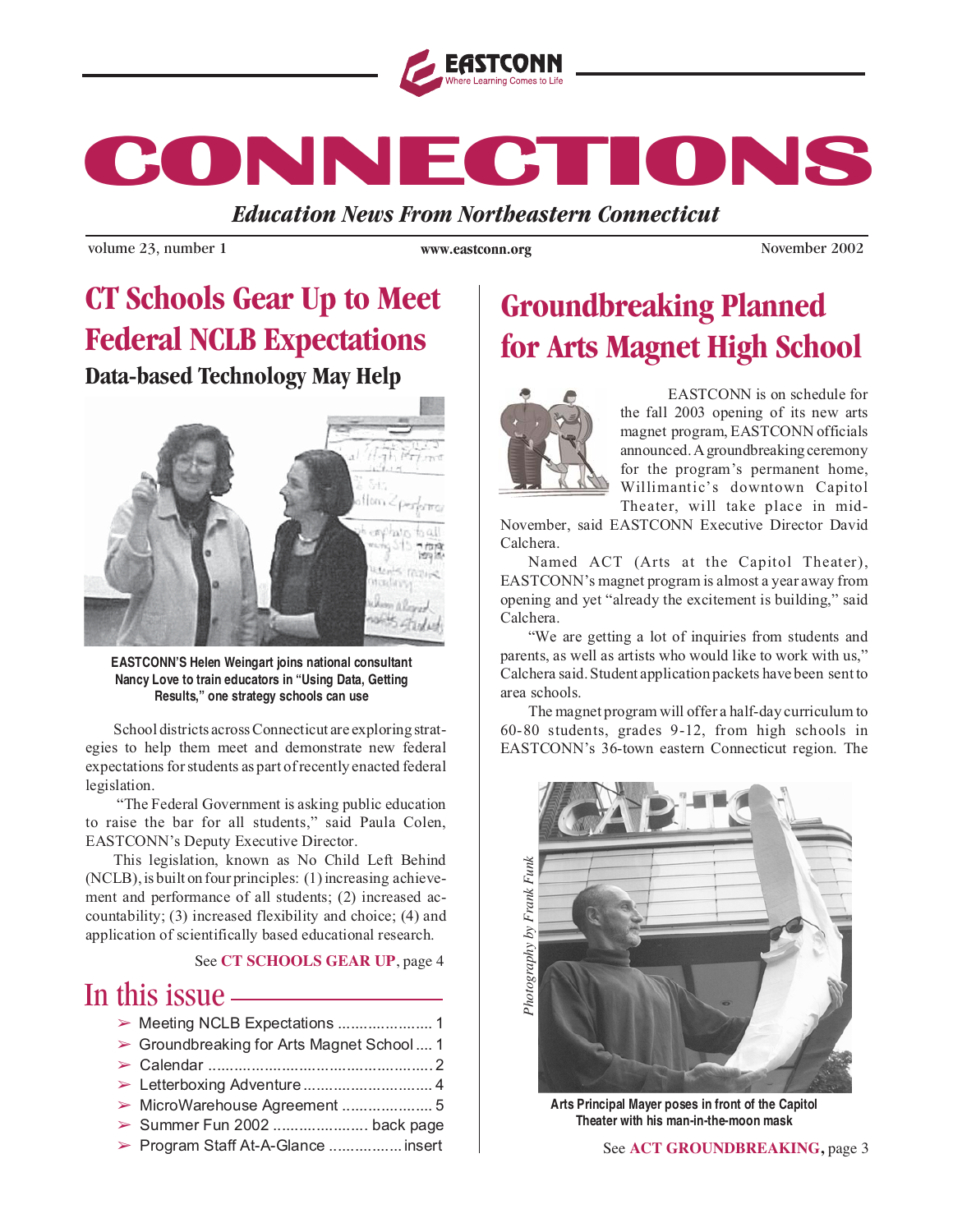# **Calendar of Regional Activities**



#### **NOVEMBER 2002**

- 18 ......... Analyzing Student Work to Support the Development of a BEST Teaching Portfolio
- 18 ......... Making Connections through Multimedia HyperStudio
- 19 ......... Ever Want to Use LEGOs in Your Classroom?
- 19 ......... Microsoft Word: Tips & Templates
- 20 ......... Understanding & Promoting Functional & Culturally Appropriate Communication Skills for Individuals with Pervasive Developmental Disorders
- 20 ......... Action Research
- 21 & 3/21. . . CCT Performance Table
- 21 ......... Math Council
- 21 ......... Tech Council
- 22 ......... Principals' Network
- 26 ......... Teaching to the CMT Objectives of Initial Understanding

#### **DECEMBER 2002**

- 2 ......... Microsoft Word: Tips & Templates
- 2 ......... Creating Student Online Activities
- 3 ......... Introduction to Microsoft Excel
- 4 ......... Introduction to FileMaker
- 4 ......... Coaching for the BEST Special Ed Portfolio
- 4 ......... Coaching for the BEST Elem. Portfolio
- 5 ......... Coaching for the BEST Portfolio Process, Science
- 5 ......... Coaching for BEST Portfolio Process, Mathematics
- 5 ......... Connecticut Career Choices: Info Session
- 11 ......... Developing Your School Leader Evaluation and Professional Development Plan
- 12 ......... Motivating Reluctant Writers
- 13 ......... CCT-Based Conferencing Strategies for Supervisors



#### **JANUARY 2003**

- 7, 22, 3/6, 5/9. . . Designing Web-Based Learning
- 8 ......... Developing Your School Leader Evaluation and Professional Development Plan
- 10 ......... URSA Meeting
- 10 ......... Office Tools for the Curriculum
- 14 ......... Tech Council
- 15 ......... Regional Staff Development Council Meeting
- 15 ......... The CMT Challenge! (Day 2) Using Student Work to Foster Growth and Achievement in Math Applications
- 16 ......... Multisensory Comprehension Strategies
- 27 ......... Writing Inside Out: A Developmental Look at the Adolescent Writer
- 27 ......... Empowering Writers: Basic Narrative Writing
- 28 ......... Empowering Writers: Basic Expository Writing

**Note: Workshops fill up quickly. Please reserve seats early. EASTCONN workshops are subject to change without notice. E-mail the EASTCONN Conference Office at conferenceoffice@eastconn.org for more information about any of the meetings and workshops listed here. Workshop information is also available on our Web site at www.eastconn.org.**

# **Community Cultural Committee**

This school year, the Three C's offers a variety of highquality performing arts experiences for students during the school day:

*The Mystery of King Tut*, Dec. 10, 2002, for grades 5-8 *The Color of Justice*, March 27, 2003, for grades 5-8 *The Little Mermaid*, May 9, 2003, for grades K-4

For more information, call 860-928-2946 or 860-928-7051.

#### **EASTCONN Administration**

David J. Calchera, Executive Director Paula M. Colen, Deputy Executive Director

#### **EASTCONN Connections**

Editor: Teddie Sleight  $\sim$  tsleight@eastconn.org Assistant: Cindy Laurendeau ~ claurendeau@eastconn.org Photographer: Peggy Roberts ~ proberts@eastconn.org

#### **Communications Department Dotty Budnick, Director**

**EASTCONN**, 376 Hartford Turnpike, Hampton, CT 06247 860-455-0707 FAX: 860-455-0691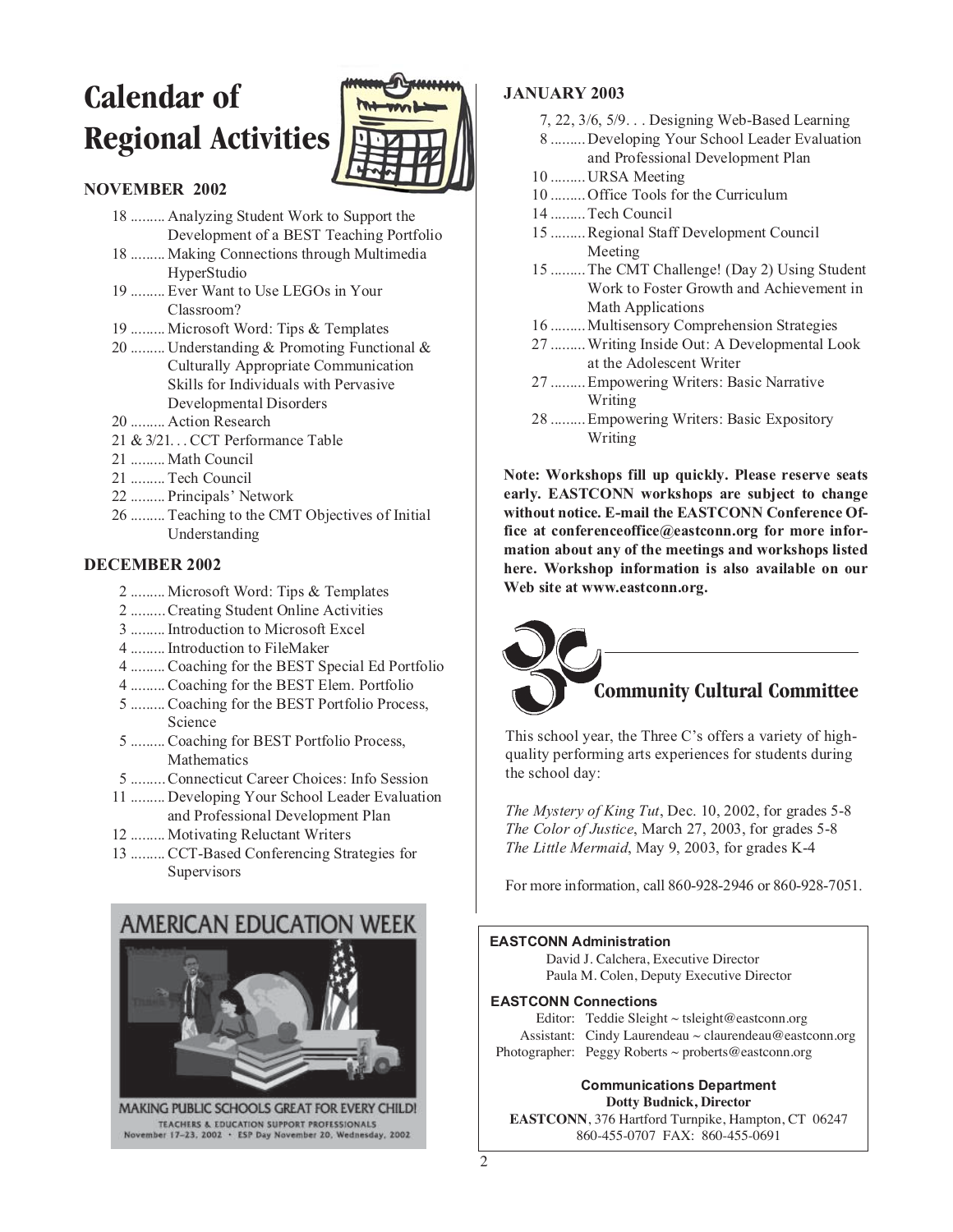#### **ACT GROUNDBREAKING** continued from page 1



**The Capitol Theater on Willimantic's Main Street as it appeared early in the 20th century**

school will grow to 180 students over time. ACT will serve high school students with an interest in or a talent for the performing arts. Magnet school students will continue to attend their town high school where they will fulfill their graduation requirements.

Calchera and John Mayer, the magnet school's principal, have been making presentations to area boards of education.

"The response has been so enthusiastic," said Mayer. "There is always someone in the audience who will come up and shake my hand and say, 'This is such a wonderful idea for eastern Connecticut.' " Presentations to student groups have also begun.



**Artist's rendering of proposed performance space at the Arts Magnet High School in the old Capitol Theater**

Renovations at the Capitol Theater are already under way and the estimated completion date is January 2004. The Capitol Theater is located in downtown Willimantic. Built in 1925, the theater has been closed for almost 30 years. The Connecticut State Department of Education has approved a grant to EASTCONN which will provide 100% reimbursement to renovate and equip the magnet high school.

"We will have four separate performance spaces, from small and intimate to our main stage with seating for 200," Mayer said.

"In addition, the facility will have a full scene shop, a costume shop, lighting and sound lab with synthesizing capacity enabling us to make our own sound tracks."



**Capitol Theater's proposed main stage with seating for 200**

Construction drawings for the arts magnet high school and updates are on the EASTCONN Web site, including a virtual 3-D tour of the renovated facility at www.eastconn.org.

There will be six areas of focus: performance, theater production, dance, creative writing, video production, and theater history.

"The curriculum will be project-based and determined by student interest," said Mayer. We will offer an interdisciplinary approach as theater production is a collaborative process," he said.

Although the Capitol Theater renovation will not be completed when the program opens in September 2003, Mayer sees this as a real benefit for the incoming students. A decision will be made at a later date about where students will be housed until the Capitol Theater site opens.

"I like the idea that we are going to begin offsite and move onsite together. This gives our students an opportunity to be an integral part of the opening, both for planning and showcasing. The students are the school and this group will be the first students. They will be a part of the legacy."

Application packets have been distributed to all schools in the area for students in grades 8-11. Completed applications will be due at EASTCONN on February 28, 2003 and decisions will be made by April, 2003.

"It's critical that we have time to work together with guidance personnel to ensure a smooth transition," said Mayer. Specific programs and staffing will be determined once students have been selected.

For more information about ACT contact John Mayer at 860-455-0707 or jmayer@eastconn.org.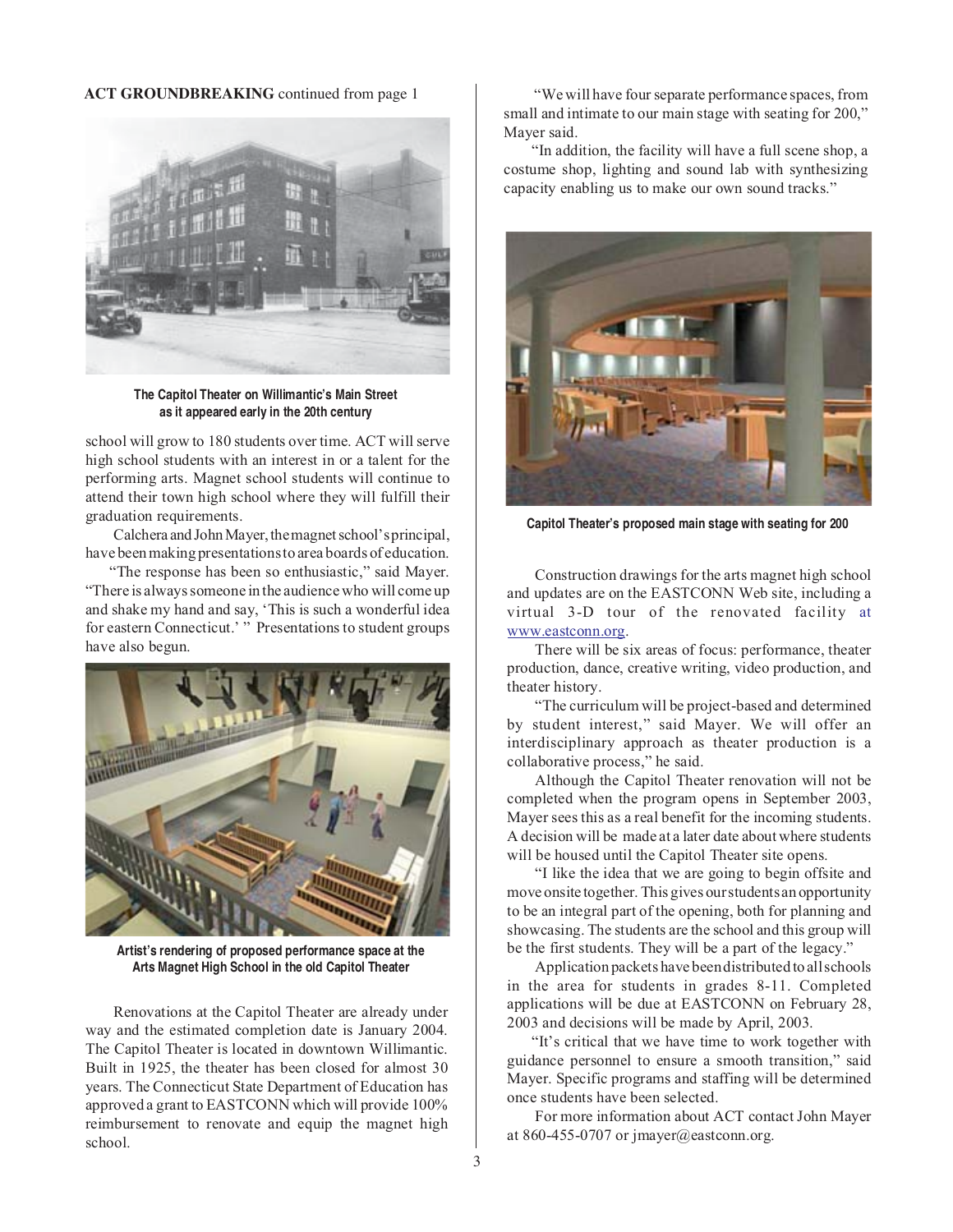## **Clues Lead the Curious on Letterbox Adventure**

by Donna Drasch



Last year, sixth-graders from Windham and Voluntown developed a new history-based Letterboxing Adventure for visitors to Fort Griswold State Park in Groton. The park holds a monument, a restored colonial house and a Revolutionary War Museum, which are open during the summer.

The students' Letterboxing Adventure includes historical information as well as compass directions, which must be used to locate the hiding place of the letterbox.

Started in Scotland more than 100 years ago and increasingly popular in the U.S., letterboxing combines orienteering and treasure hunting skills. Individuals or groups progress through a Letterboxing Adventure by gathering clues, which lead them (with the help of compass points) from one site to the next. At the end is a waterproof letterbox containing a stamp and a log book. Participants can stamp the log and/or write a personal message, then use the letterbox stamp to mark their personal journals.

Working with Donna Drasch, EASTCONN's Service-Learning Coordinator, the sixth-graders produced a video explaining letterboxing and how to use a compass. The video also gives a brief history of the battle of Fort Trumbull and Fort Griswold, talks about the Revolutionary War traitor, Benedict Arnold, (under whose command British forces captured Fort Griswold and destroyed the Colonial forces defending it), and tells a little bit about the two schools involved in the project.

The students said they enjoyed becoming familiar with U.S. History through a hands-on learning project. They agreed that other students would like to learn about local history by going to the Fort and completing the Letterboxing Adventure.

Backpacks were prepared for Letterboxing Adventurers so that students could visit the site even when the museum is closed and still learn about what happened there. Students also wanted to encourage families to use the backpacks, or simply the compass and the adventure clues and have fun while they were at the fort.

There are pre-assembled backpacks containing copies of the Letterboxing Adventure directions/clues, a compass, the video, a laminated background information packet (about the Revolutionary War, the reason for the attack on the two forts, the Battle of Fort Griswold, and the aftermath), and a young adult historical fiction book, *Traitor: The Case of Benedict Arnold*, by Jean Fritz.

To find out about borrowing backpacks, contact DEP Museum Assistant Laura Macaluso, 860-444-7591. For letterboxing info, call Kim Kelley or Amy Walker at Windham Middle School, 860-465-2350. For Service-Learning, call EASTCONN's Donna Drasch, 860-455-0707.

#### **CT SCHOOLS GEAR UP** continued from page 1

"Although Connecticut was among the first states to raise standards and expectations for student learning, there is still much we can do," EASTCONN's Colen said.

Schools must be able to monitor student progress and evaluate the impact programs have on student learning, she said, adding that the big challenge lies in building the capacity to do so effectively.

"This is especially difficult in a region like ours with so many small districts. The smaller the school, the harder it is since they have the same requirements with fewer available resources."

Districts in EASTCONN's 36-school region are approaching the challenge of school improvement in different ways and EASTCONN has been working to build a range of responses.

"Some districts are beginning with a comprehensive audit of district data to determine next steps, some are developing customized databases, while others are preparing for data-warehousing," said Colen. "We know that one size doesn't fit all."

## *Putnam Takes a Hard Look at Data-Warehousing Solutions*

As eastern Connecticut schools prepare to meet broad NCLB expectations, regional data-warehousing may help Superintendent Mike Graner and his staff evaluate programs and their impact on student learning.

"We started looking at the whole question of datawarehousing last spring," Graner said. He participated in a June EASTCONN workshop exploring the potential of data-warehousing technology.

Graner proposed forming a regional data-warehousing collaborative for which EASTCONN would provide data-management support.

Putnam, Plainfield and Sprague have joined EASTCONN to develop a proposal under The Enhancing Education Through Technology Grants, which if awarded, would provide funding for just such a regional data-warehousing pilot.

"A data-warehouse will allow us to input any sort of data that we have," Graner



**Putnam's Michael Graner proposes data-warehousing to help meet new NCLB standards**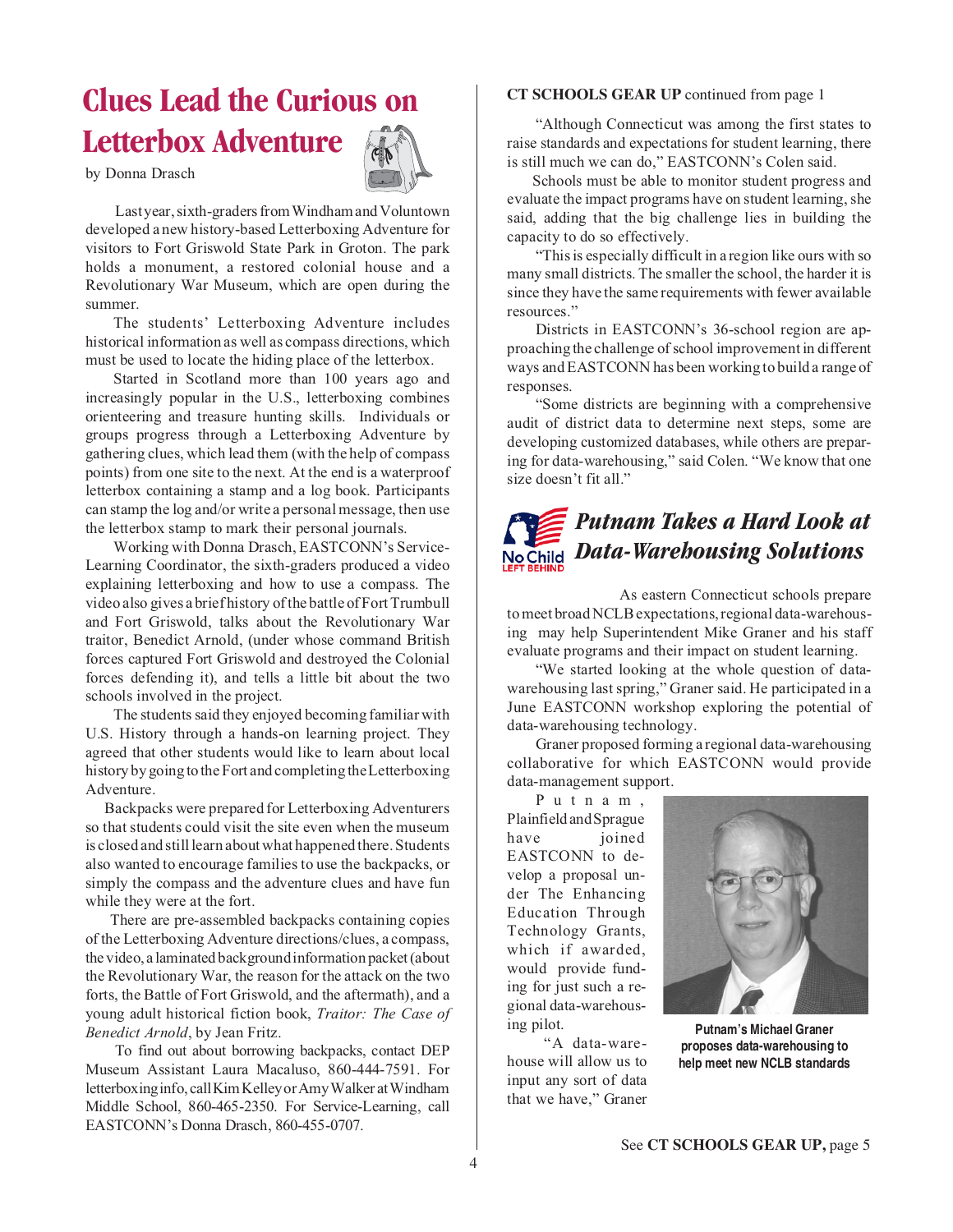#### **CT SCHOOLS GEAR UP** continued from page 4

said, "whether it is attendance information, student management information, developmental reading assessments, preschool tests — whatever it is, we can feed all that into the system and then start to ask questions that we hope will lead us to make better data-based decisions.

"We wanted a way of staying on top of the data as opposed to waiting for annual or semiannual results and not being able to act on it as quickly," Graner said.

"Mike Graner's inquiry was very timely," said EASTCONN'S Colen, since EASTCONN had already begun investigating regional data-warehousing, designed to offer smaller, eastern Connecticut schools the same services that only large districts can presently afford.

In the meantime, Putnam has also been working with EASTCONN Technology Specialist Jim Huggins to prepare for transition to data-warehousing by converting essential data to digital formats. "NCLB is going to require districts to ask hard questions and the answers to those questions are going to be found in the data," said Huggins. "In Putnam, they've identified the data that they need."

"We want to have some way of looking at all the children," said Graner, "to look at what sorts of instructional programs are working . . . and then to identify those that are not working so well . . . and provide them with some intervention. This is really going to give us an opportunity to provide ongoing data analysis and really share that with teachers."

## *Plainfield Works with School Portfolios*

Plainfield is taking advantage of a seed grant from the Connecticut Center for School Change (CCSC) helping to implement a data-based school improvement initiative in two schools. The goal of the CCSC project in Plainfield is "to begin the implementation of a systemic process for continuous school improvement, planning and evaluation that emphasizes collaborative data collection and analysis."

Plainfield Superintendent Mary Conway and some of her staff participated last spring in an EASTCONN workshop with Victoria Bernhardt, a national consultant and the creator of the School Portfolio model for comprehensive school-wide improvement. Conway liked the comprehensiveness of the portfolio and baseline data it will provide.

"This will be a living document," said Conway, "against which to ask, 'Who are we now?' and then reflect, 'Is this who we want to be as a school?' 'Where do we need to improve?' 'What do we need to look at?'"

EASTCONN's Helen Weingart, a trained School Portfolio facilitator, brought Bernhardt to Connecticut and is providing follow-up assistance to the Plainfield staff.

According to Weingart, "It's exciting because Plainfield wants to engage teachers and administrators in data-driven decision-making across the system. The School Portfolio not only deals with data analysis, it is a way to monitor and evaluate progress over time. It provides a history of school improvement efforts and successes."

Plainfield is preparing for a strategic planning process later this year.

"We've involved people through a Community Conversation, talking about academic standards and what we expect of our kids," said Conway.

One School Portfolio initiative benefit Conway hopes to realize is the comprehensive data that will inform the long-term strategic planning process.



**Plainfield's Mary Conway looks to school portfolios**

"When you look at school goals, like our lit-

eracy goals, and you have a significant way to measure progress," said Rena Cadro, Plainfield District Coordinator, "It's very exciting. When you see progress, it's so clear and obvious. You may have a gut feeling but until you can collect the data and look, you're not sure."

❂ ❂ ❂

### EASTCONN Forges Discount Deal with National Computer Retailer

John Kalinowski, Director of Technology Development, has announced a new cooperative agreement with MicroWarehouse, a multi-billion dollar specialty catalog and online retailer which markets brand name personal computers, computer software, accessories, and networking products.

"This agreement will enable our districts to purchase hardware and software at discounts ranging from 5% to 30%," explained Kalinowski.

To access the discount, go to the EASTCONN Web site, www.eastconn.org, click on Technology in the lower right corner of the page. There you will find a link to the MicroWarehouse Web site, along with instructions on how to enter the password-protected site.

Also, in the Technology Development site is information about EASTCONN's partnership agreement with Gateway Computer which has resulted in substantial savings to our districts.

For more information contact John Kalinowski at 860- 455-0707 or jkalinowski@eastconn.org.